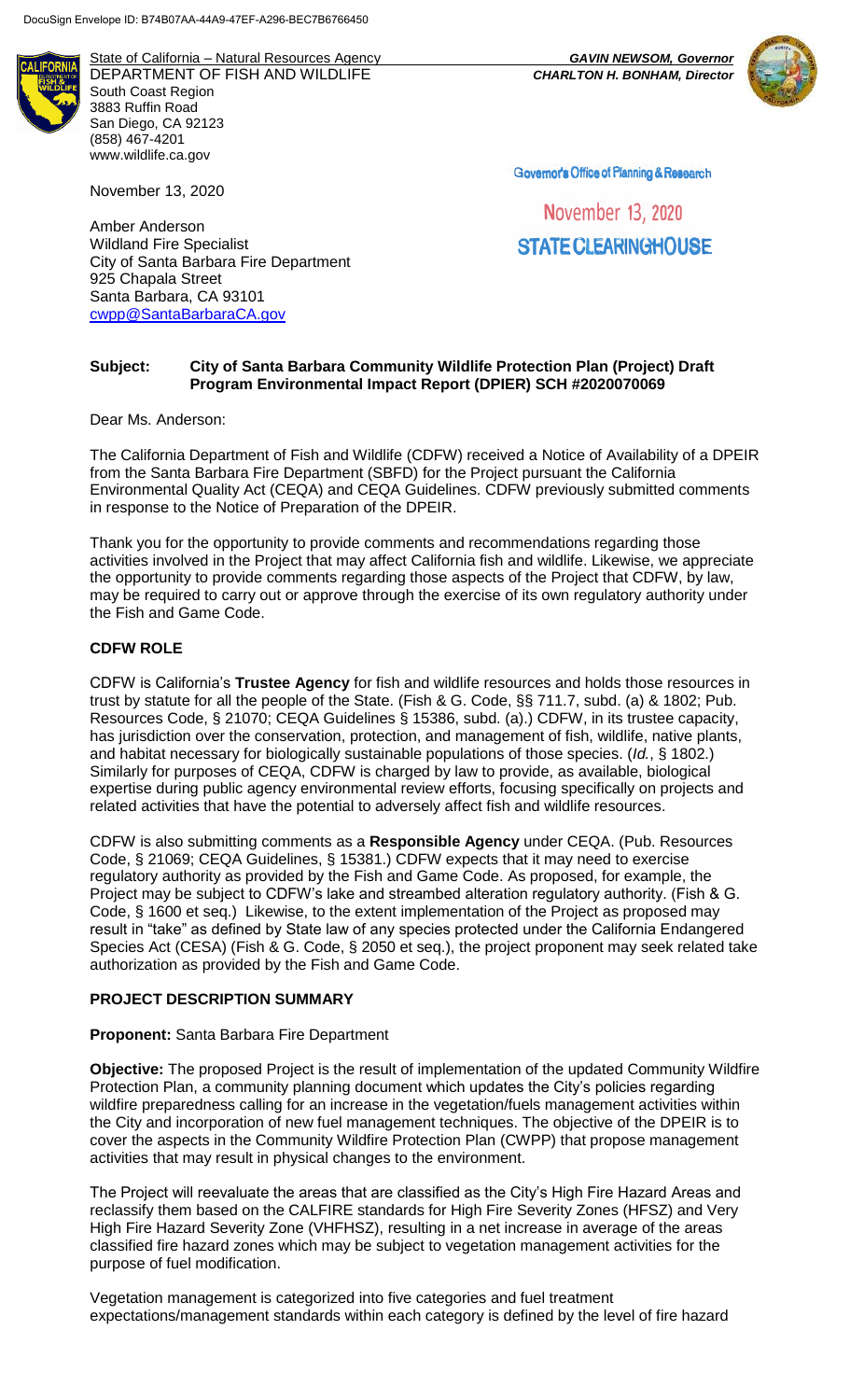Amber Anderson, Wildland Fire Specialist City of Santa Barbara Fire Department November 13, 2020 Page 2 of 15

severity (HFSZ or VHFSZ). The vegetation management categories that will result in treatment activities within the City limits include the following:

- *Defensible Space*: area adjacent to buildings or structures managed by landowners;
- *Roadside Clearance*: maintenance of vegetation adjacent to roadways;
- *City Vegetation Management Units (VMUs):* vegetation in areas outside of defensible space where vegetation management occurs in cooperation between the affected landowners and City; and,
- *Community Fuels Treatment Network (CFTN)*: area along the northern portion of the City limits to provide a break between continuous decadent stands of chaparral fuel and a strategic last line to protect more highly populated areas.

Locations where vegetation management activities for the purpose of defensible space and roadside clearance are herein collectively referred to as High Fire Hazard Areas (HFHA's).

Proposed vegetation management methods include, manual (e.g., hand pulling, cutting, planting), mechanical (e.g., mowing, masticating, felling, yarding), biological (e.g., grazing), and/or prescribed fire (e.g., burn piles, broadcast burning, air curtain destructors). Specific management objectives include:

- Grassland Habitats (California annual grassland, coastal perennial grassland): Mowing or grazing of grasses to no more than 4 inches; retention of oak saplings and seedlings; removal of dead ground cover; removal of dead limbs, branches, and twigs in shrub overstory.
- Scrub Habitats (coastal sage scrub, chaparral): Increasing spacing between shrubs by twice the height of the shrubs; increasing vertical spacing between shrubs and trees to create at least 8 feet of space beneath the tree canopy.
- Woodland Habitats (including southern oak woodland): Increasing vertical spacing between canopies and shrub and grasses below; removing dead and dying trees; no removal of oaks 4 inches or more in diameter at 4 feet, 6 inches above the ground; prioritizing the retention of healthy native understory shrubs; removing limbs less than 6 feet above the ground; creating at least 8 feet of vertical space underneath the tree canopy and above understory shrubs.
- **Eucalyptus Stands: Canopy thinning from selective removal of trees; thinning from removal** of trees below the canopy; thinning of stands supporting 10 to 16 trees per 1,000 square feet; prioritizing retention of healthy trees and removal of trees less than 8 inches in diameter; removal of loose, stringy bark.

**Location:** The Project is located within the jurisdictional limits of the City of Santa Barbara, with the exception of the Santa Barbara Airport. The City is located between the coastal Santa Ynez Mountains and the Pacific Ocean, approximately 100 miles northwest of Los Angeles (Figure 1). The City borders the Los Padres National Forest and unincorporated areas of Montecito, Mission Canyon, Hope Ranch, and Eastern Goleta Valley.

**Timeframe:** The DPEIR does not specify start and end dates. The DPEIR is an update to the original 2004 CWPP. The updated plan and its associated Programmatic Environmental Report will likely be in place until conditions change, warranting future updates.

# **COMMENTS AND RECOMMENDATIONS**

CDFW offers the comments and recommendations below to assist the SBFD in adequately identifying and/or mitigating the Project's significant, or potentially significant, direct and indirect impacts on fish and wildlife (biological) resources. Editorial comments or other suggestions may also be included to improve the document. Based on the potential for the Project to have a significant impact on biological resources, CDFW concludes that a Program Environmental Impact Report is appropriate for the Project.

# **COMMENT #1: Best Management Practices, Biological Resources Evaluation and MM-BIO-1**

**Issue:** Reliance on pre-construction surveys may result in sensitive biological resource going undetected, resulting in undisclosed impacts.

**Specific Impact:** Depending on seasonality of the pre-Project survey, as described in MM-BIO-1 and the Best Management Practice (BMP) related to biological resource evaluations, special status species may be undetectable, unidentifiable, or absent from the site during that specific season,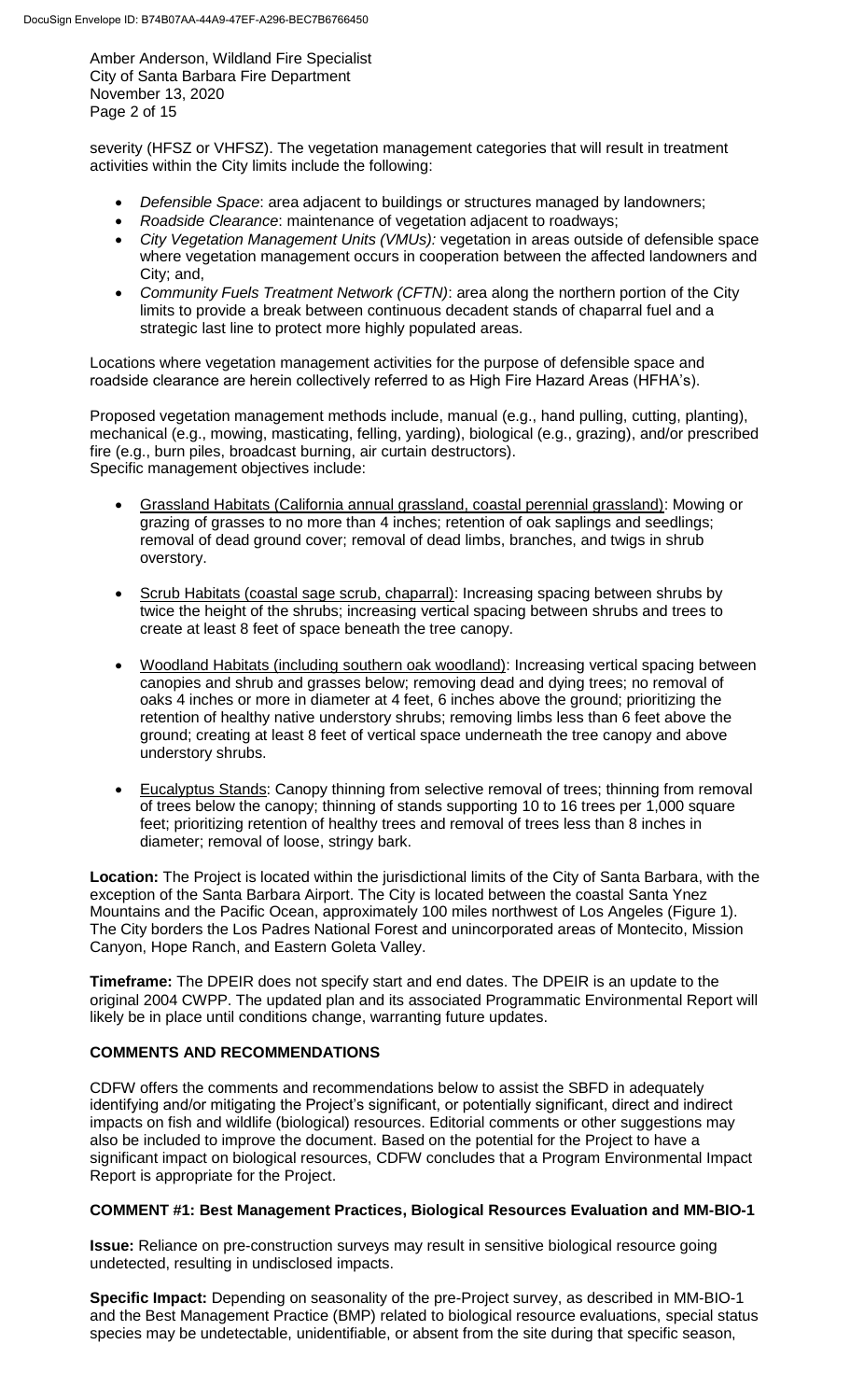Amber Anderson, Wildland Fire Specialist City of Santa Barbara Fire Department November 13, 2020 Page 3 of 15

however, impacts from vegetation management activities could result loss of foraging, nesting or breeding features which are important for the long term stability of the population.

**Why impact would occur:** If special status species or sensitive natural communities utilize a project-level Project site, but go undetected, direct impacts to species, or indirect impacts due to loss of habitat features result in undisclosed impacts.

In the absence of additional mitigation measures, such implementation exclusion fencing and avoidance buffers or seasonal work periods, there may be loss of individual species or local populations or sensitive species.

**Evidence impact would be significant:** CEQA Guidelines §15070 and §15071 require the document to analyze if the Project may have a significant effect on the environment as well as review if the Project will 'avoid the effect or mitigate to a point where clearly no significant effects would occur'. Relying on pre-project surveys, the preparation of future management plans, or mitigating by obtaining permits from CDFW are considered deferred mitigation under CEQA. In order to analyze if a project may have a significant effect on the environment, the Project related impacts, including survey results for species that occur in the entire Project footprint, need to be disclosed in for the public comment period in subsequent, project-level, CEQA review. This information is necessary to allow CDFW to comment on alternatives to avoid impacts, as well as to assess the significance of the specific impact relative to the species (e.g., current range, distribution, population trends, and connectivity).

The DPEIR defers impact assessment and disclosure to pre-construction botanical and wildlife surveys. Absent survey data during the project-level CEQA review period, CDFW and the public are unable to determine the extent of impacts or to provide meaningful avoidance, minimization, or mitigation measures related to biological resources.

Impacts to rare species should be considered significant under CEQA unless they are clearly mitigated below a level of significance. Inadequate avoidance, minimization, and mitigation measures for impacts to these sensitive species will result in the Project continuing to have a substantial adverse direct, indirect, and cumulative effect, either directly or through habitat modifications, on any species identified as a candidate, sensitive, or special-status species in local or regional plans, policies, or regulations, or by CDFW or United States Fish and Wildlife Service.

# **Recommended Potentially Feasible Mitigation Measure(s):**

**Mitigation Measure #1:** In the Final PEIR, BMP's and MM-BIO-1 should be revised to indicate that appropriate surveys shall be conducted to document the presence/absence of rare species prior to project-level CEQA review. Based on the survey results, the final project-level CEQA document should propose avoidance and specific mitigation for Project impacts to rare species. For animal species, available protocols should be used to guide survey efforts. Surveys should be timed during the appropriate season for maximum detection of sensitive wildlife species. Additional survey protocols are listed in comments below.

# **COMMENT #2: Direct and Indirect Impacts to Special Status Plant Species**

**Issue:** Page 4.3-39 of the DPEIR includes a discussion of the potential impacts to special status plant species from proposed modifications from creation of defensible space in High Fire Hazard Areas (HFHA) and vegetation management in designated VMU's. While the DPEIR recognizes the potential impacts to special status plant species, it states that impacts to special status plant species would be less than significant. CDFW is concerned that the proposed mitigation measures are inadequate to reduce potential impacts to less than significant.

**Specific impact:** Consistent with the DPEIR, CDFW agrees that Project related activities could result in adverse impacts to individuals or populations of special status plants. Direct impacts to plants may result from mowing of annual special status species prior to seed dehiscence, soil compaction from use of heavy machinery in VMU's, or trampling of special status plants by grazing livestock. Direct impacts could result in direct removal of individual plants or impacts to plants or populations that reduce the viable seed bank. Alteration of microclimatic conditions or introduction of invasive plant species which may outcompete special status plant species as a result of Projectrelated activities may indirectly impact special status species. Unmitigated impacts resulting in a decline in existing special status plant species would be considered a significant impact.

**Why impact would occur:** The proposed MM-BIO-1 states that pre-Project surveys no more than 10 days prior to initiation of activities would be conducted by a City qualified biologist to determine if suitable habitat is present, and if suitable habitat is determined to be present, that additional focused surveys will be conducted. While CDFW agrees that surveys for special status plant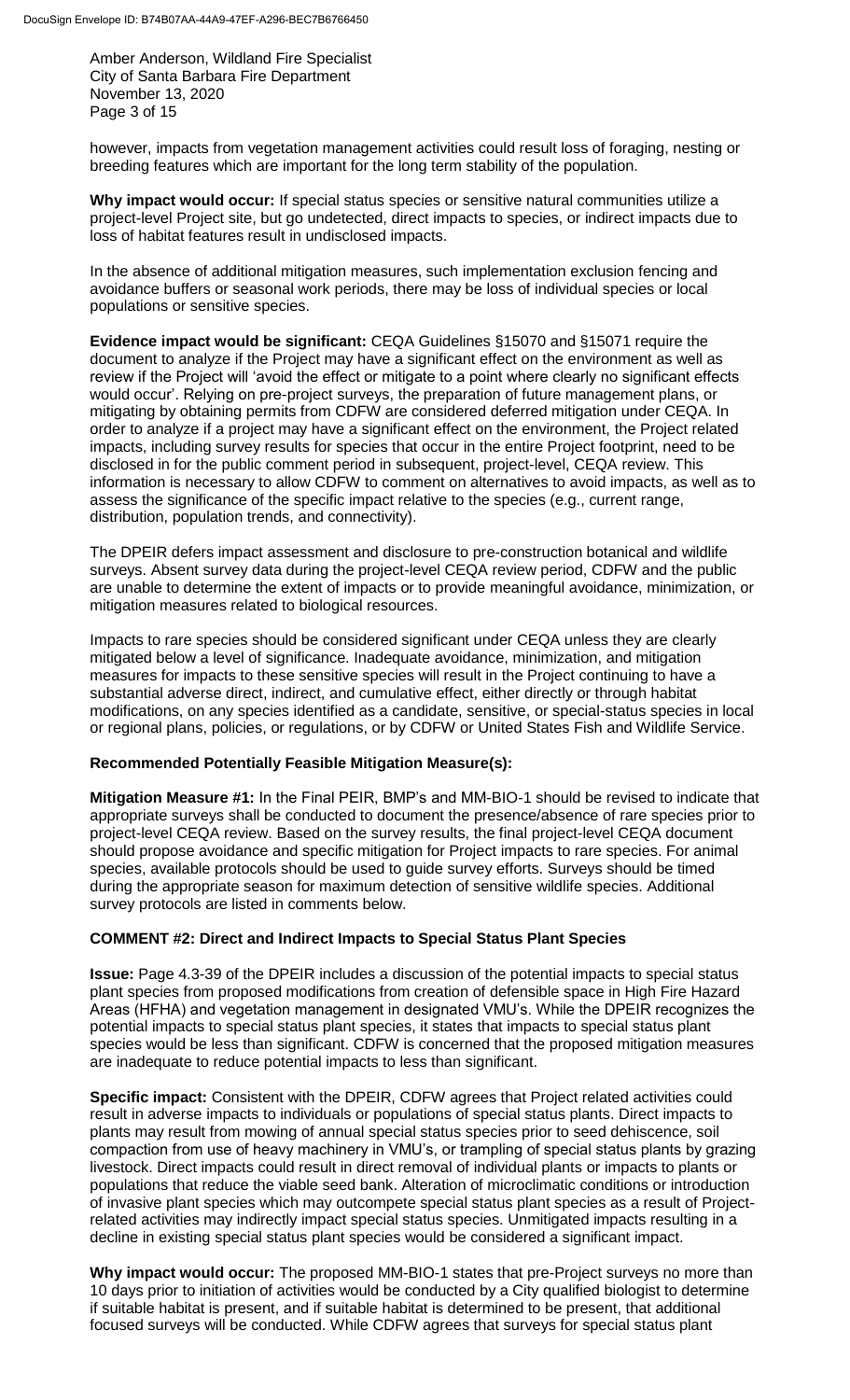Amber Anderson, Wildland Fire Specialist City of Santa Barbara Fire Department November 13, 2020 Page 4 of 15

species should be conducted prior to Project-related activities involving vegetation alterations, MM-BIO-1 does not acknowledge that accurate survey data collection must account for the phenology of potential special status species.

CDFW advises against reliance on pre-Project surveys for special status plant species completed immediately before (or within 10 days of) initiation of Project related activities. Depending on seasonality of the pre-Project survey, special status plant species may be undetectable (but present in the seed bank) or unidentifiable due to lack of adequate flowering specimens, leading to undisclosed impacts on special status plant species.

If special status plant species are determined to be present, in the absence of additional mitigation measures, such implementation occurrence flagging and avoidance buffers or seasonal work periods, there may be loss of individual plants or local occurrences.

**Evidence impact would be significant:** The 52 plant species which may occur within the project site, listed in Table 3.4-5, meet the definition of Rare or Endangered under CEQA Guidelines §15125 (c) and/or §15380 (referred to as special status plant species in this Comment Letter). Given the limited range and small population sizes of special status plant species within California and elsewhere, CDFW would consider population reduction and habitat loss which may result from Project activities would to be a significant impact.

# **Recommended Potentially Feasible Mitigation Measure(s):**

**Mitigation Measure # 1:** In order to adequately address special status plant species, prior to implementation of Project activities in site specific locations, a qualified biologist should conduct botanical surveys for special status plant species, including those listed by the California Native Plant Society [\(http://www.cnps.org/cnps/rareplants/inventory/\)](http://www.cnps.org/cnps/rareplants/inventory/), during the blooming period for all sensitive plant species potentially occurring within the Project area. Page 4.3-40 states that "*habitat for several special-status plant species potentially occurs in all of the vegetation communities in the VMUs"* on page 4.3-40, and lists species with potential to occur based off of vegetative community type in Table 4.3-5 (pgs. 4.3-41-43). CDFW recommends that each Project specific analysis utilize Table 4.3-5 to generate a scoping list of potential special status plant species that may be present in the Project area.

**Mitigation Measure #2:** If special status plant species are identified within or adjacent to the Project area, species specific avoidance and minimization measures should be developed to avoid impacts to special status plants. Avoidance and minimization measures may include measures such as: seasonal work periods to avoid blooming season, use of hand tools avoid soil compaction from heavy machinery, flagging of no-work buffers of an appropriate distance to avoid impacts to a specific population or individual, maintaining a biological monitor on site to ensure that design elements are effective at providing the intended protection. Survey results and avoidance plan should be submitted to CDFW for review and comment. If State or federally listed plant species are identified, consultation with the relevant agency to ensure full avoidance or mitigation is recommended. CDFW protocols for surveying and evaluating impacts to rare plants available at: [https://www.wildlife.ca.gov/Conservation/Plants.](https://www.wildlife.ca.gov/Conservation/Plants)

**Mitigation Measure #3:** If avoidance is not feasible, CDFW recommends a ratio of no less than 4:1 for both the acreage and number of plants impacted. Any mitigation for impacts to special status plant species should include specific measurable criteria for success. Monitoring for these of mitigation areas should occur for a sufficient period to allow trends to be analyzed and demonstrate the occurrence is stable over time. No negative trend in plant individuals (counted separately as flowering, seed set and non-flowering individuals), and no positive trend in nonnative plant cover should occur over the monitoring period.

**Mitigation Measure #4:** For species that are determined to be present and unavoidable in a Project work site, CDFW recommends a Documented Conservation Seed Collection of the impacted rare plant species be deposited at either Santa Barbara Botanic Garden or the California Botanic Garden (formerly known as Rancho Santa Ana Botanic Garden). A Documented Conservation Seed Collection is when seed from a special status plant species is collected and stored as part of a permanent genetic collection in a protected location. This collection preserves the genome, and any unique alleles that are present in any given occurrence, for future study and reintroduction projects. Funding should be provided to maintain the collection, as well as conduct periodic germination and viability tests, in perpetuity. Documented conservation collections (longterm storage) are important for conserving rare, gene pool representative germplasm designated for long-term storage to provide protection against extinction and as a source material for future restoration and recovery.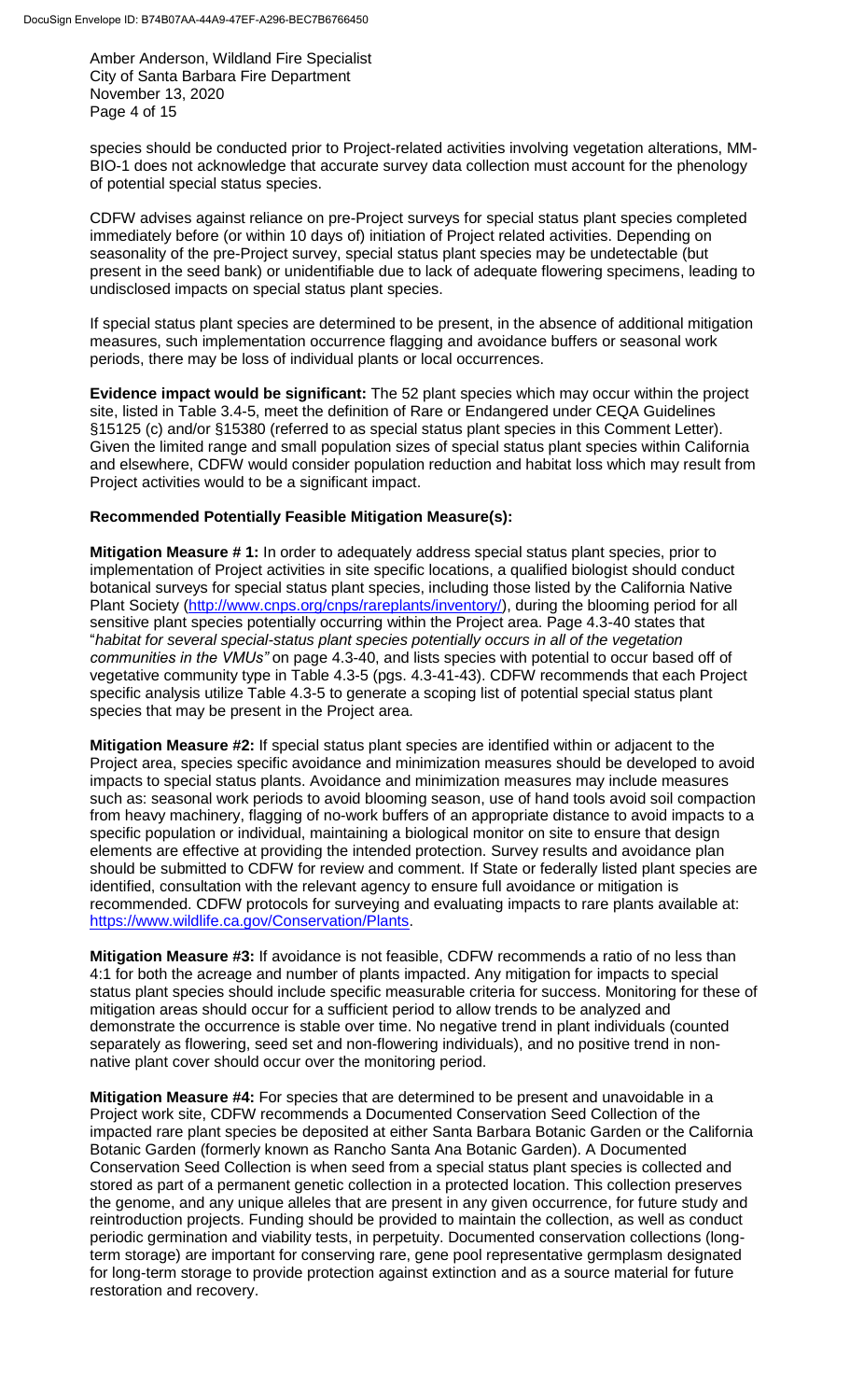Amber Anderson, Wildland Fire Specialist City of Santa Barbara Fire Department November 13, 2020 Page 5 of 15

**Recommendation #1:** CDFW recommends MM-BIO-1 be split into separate, "species guild" and/or species-specific mitigation measures (e.g. plants, amphibians and reptiles, fish, mammals, birds). CDFW recommends that the proposed mitigation measures under Comment # 2 be adopted as measures to avoid impacts to special status plant species.

### **COMMENT #3: Direct and Indirect Impacts to Invertebrate Special Status Species**

**Issue:** The DPEIR states that the Crotch bumble bee is not documented in the proposed CWPP area, and that potential for it to occur is low, however, there are 17 records listed in the CNDDB index of Crotch bumble bee within Santa Barbara County. Records include an occurrence within Skofield Park, an undeveloped area with suitable habitat for Crotch bumble bee within the CWPP Project area. The location of the occurrence is defined as a VHSFZ which would be subject to fuel modifications. Additional, more recent occurrences (2000 and 2017), are documented in the neighboring city of Goleta, which has similar habitat types and climactic conditions as the Project Area. Due to documentation of Crotch bumble bee within and adjacent to the Project area, CDFW would consider impacts to the species potentially significant.

CDFW is concerned that MM-BIO-1 relies on site evaluations beginning 10 days prior to initiation of vegetation management activities and lacks specific details on survey methodology for Crotch bumble bee if suitable habitat is identified. Additionally, it is not clear that the proposed BMP's, including "*ensuring heavy equipment is not placed in ecologically sensitive areas*" and "*limiting the size and quantity of heavy machinery*" (see page 4.3-54), would be implemented adequately to avoid impacts to Crotch bumble bee.

**Specific Impact:** Page 4.3-48, and 4.3-54 of the DPEIR discusses the potential impacts to the species. CDFW agrees that potential activities proposed including but not limited to mowing, and grazing, removal of dead limbs, branches, and twigs, or prescribed fire could result in disturbance or take of Crotch bumble bee ground nests or overwintering queens.

**Why Impact Would Occur:** The DPEIR does not provide adequate avoidance and minimization measures for Crotch bumble bee. Flight season, between February-October (peak season between March-September for drones), Crotch bumble bee needs adequate flowering vegetation to sustain the annual colonies (Thorpe et al., 1983). Wide scale vegetation management to thin shrubs and remove annual herbaceous ground cover could result in a reduction of nectar sources for foraging bees which could negatively impact existing Crotch bumble bee populations. Mated queens overwintering sites and annual nesting colonies may be located just under the surface of loose soil, or under the cover of underground abandoned rodent nests, empty hollow logs, under rocks, or under dense grass. Near surface disturbances because of mowing or grazing could result in disturbance or take of nest.

**Evidence Impact Would Be Significant:** On June 12, 2019, CDFW accepted a petition for Crotch bumble bee as a candidate species for listing under CESA. As a CESA candidate, the species is granted full protection of a threatened or endangered species under CESA. Inadequate presence or absence surveys, or inadequate avoidance and minimization measures if the species is presumed present, could result in significant degradation or reduction of available habitat, reductions of long-term population viability of the species, or direct take.

# **Recommended Potentially Feasible Mitigation Measure(s) (Regarding Project Description and Related Impact Shortcoming)**

**Mitigation Measure #1:** Due to suitable habitat within the Project site, within one year prior to vegetation alterations, a qualified entomologist familiar with the species behavior and life history should conduct surveys to determine the presence/absence of Crotch's bumble bee. Surveys should be conducted during flying season when the species is most likely to be detected above ground, between March 1 to September 1 (Thorp et al. 1983). Survey results including negative findings should be submitted to CDFW prior to initiation of Project activities. If "take" or adverse impacts to Crotch's bumble bee cannot be avoided either during Project activities or over the life of the Project, SBFD must consult CDFW to determine if a CESA incidental take permit is required (pursuant to Fish & Game Code, § 2080 et seq.).

**Mitigation Measure #2:** Plan mowing activities outside of crotch bumble bee flight season (March 1-September 1). Mowing activities should be completed at the highest cutting height possible, or at a minimum of 12 inches, to prevent disturbance of established nests or overwintering queen hibernacula.

**Mitigation Measure #3:** To maintain a sustained nectar source for foraging bees, leave one or more patches (as large as possible) of meadow, lawn, or edge habitat unmowed for the entire year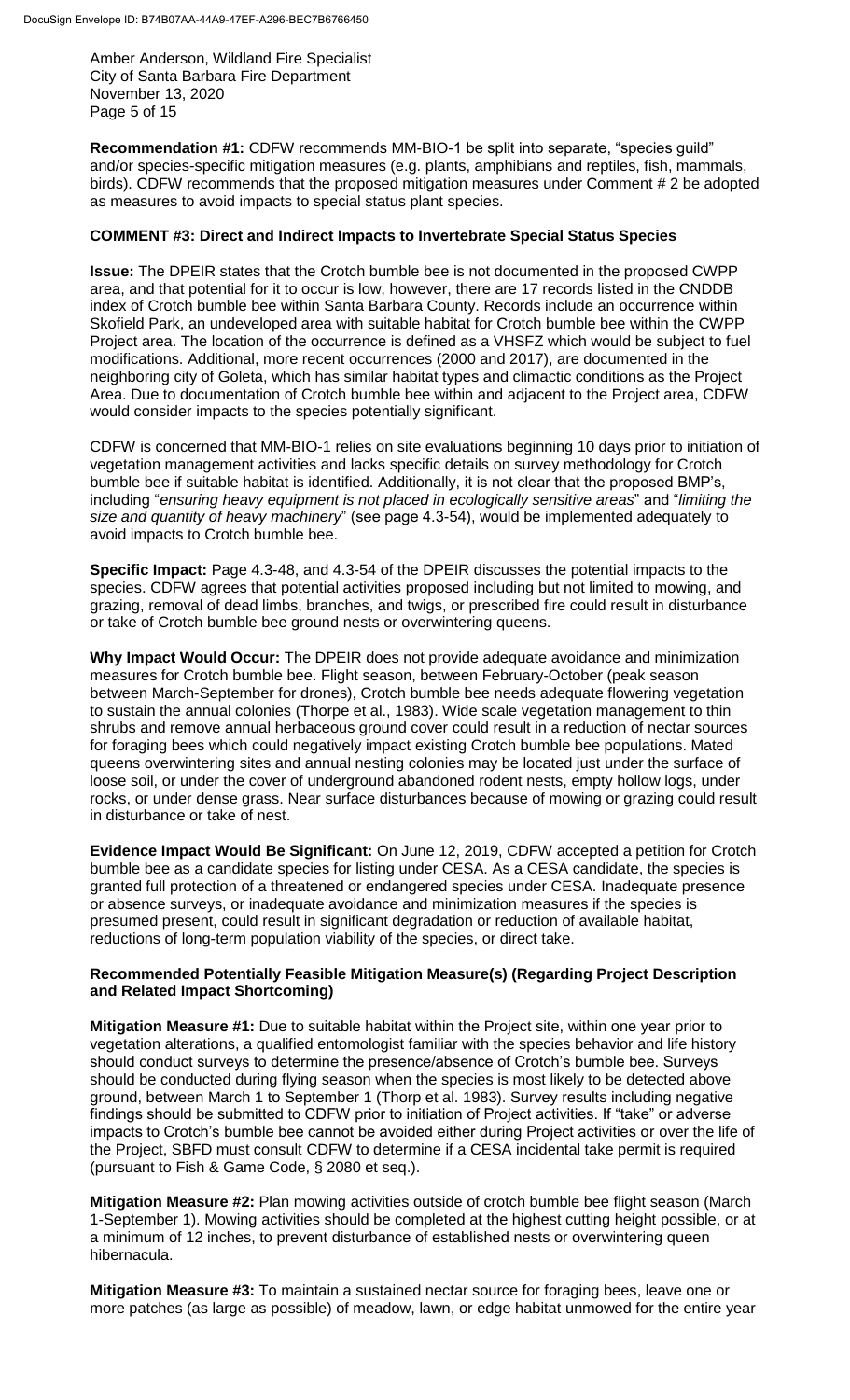Amber Anderson, Wildland Fire Specialist City of Santa Barbara Fire Department November 13, 2020 Page 6 of 15

in order to create a mosaic of patches with structurally different vegetation. Management plans should be sent to CDFW for review and comment.

**Recommendation #1:** CDFW recommends MM-BIO-1 be split into separate, "species guild" and/or species-specific mitigation measures (e.g. plants, amphibians and reptiles, fish, mammals, birds) and adopt mitigation measures 1-3, as provided in this comment, as measures to avoid impacts to Crotch Bumble bee. Additionally, the BMP's included on page 4.3-54 could be incorporated and expanded upon in the mitigation measures section to specifically address how ensuring heavy equipment is not placed in ecologically sensitive areas and limiting the size and quantity of heavy machinery will be implemented to avoid impacts to Crotch bumble bee.

### **COMMENT #4: Direct and Indirect Impacts to Special Status Fish Species**

**Issue:** Page 4.3-48 of the DPEIR states that southern steelhead are present in several major creeks in the CWPP area, including zones F, G, H, and R (Mission Creek, San Roque Creek, and Arroyo Burro Creek, see Figure 3-4 of the DPEIR). Page 4.3-55 states that Steelhead critical habitat occurs in VMUs 27, 28, 43, and 45, and rearing habitat occurs in VMUs 27 and 28. Vegetation alterations adjacent to steelhead occupied streams could degrade the quality of habitat available for fish. MM-BIO-1 does not provide adequate detail to ensure surveys will be effective to identify presence or absence of steelhead. The DPEIR does not specify mitigation measures adequate to reduce the potential impact to less than significant.

**Specific impact:** Alterations of vegetation associated with a streambed area may result in increased sedimentation, impacting water quality. Livestock grazing activities near the streambed area could result in nutrient deposits impacting water quality. Clearance of overhanging vegetation may reduce shading over the streambed area, resulting in changes to water temperature. Removal of vegetation associated with the stream bank could reduce insect populations, which is an important source of food for juveniles.

**Why impact would occur:** Steelhead spawn in cool, clear, well-oxygenated streams with suitable gravel size (Reiser et. al, 1979). The egg incubation and larval development stage, success is dependent of water temperature, dissolved oxygen, and suspended sediment deposition (Stoecker and Conception Coast, 2002). Vegetation alterations within or adjacent to the streambed area may adversely effect habitat directly or indirectly.

Clearance of vegetation within or adjacent to steelhead occupied streambed areas may cause temporary or long-term increases in sedimentation deposition into the water. Adverse effects from increased sedimentation in the streambed area could reduce the salmonid carrying capacity of the stream though smothering of eggs, and alteration of sheltering habitat for emerging fry. Increased sedimentation in the streambed area could reduce the salmonid carrying capacity of the stream though smothering of eggs, the life stage when southern steelhead are most vulnerable to mortality.

Vegetation removal could cause a reduction in canopy cover over the streambed area, reducing shading effects and impacting water temperatures. Increasing water temperatures of streams that can slow growth, increase predation risk, and increase susceptibility to disease (Stoecker and Conception Coast, 2002).

Vegetation alterations along the stream bank could reduce the abundance of terrestrial and aquatic insects, an important food source for juvenile steelhead (Stoecker and Conception Coast, 2002).

**Evidence impact would be significant:** Population of southern steelhead trout have declined throughout its range and is listed as federally endangered by the National Marine Fisheries Service (NOAA Fisheries). Improvements to Mission Creek, including the removal of fish barriers at Tallant Road Bridge and the Upper and Lower Caltrans Channels, have increased the range and available habitat for southern steelhead. Project activities causing adverse impacts to water quality, temperature, or other factors that could impact southern steelhead populations (at current levels or future levels) or undermine active restoration efforts would be considered significant.

#### **Recommended Potentially Feasible Mitigation Measure(s) (Regarding Project Description and Related Impact Shortcoming)**

**Mitigation Measure #1:** CDFW has concluded that the Project may result in the alteration of streams. For any such activities, the Project applicant (or "entity") must provide notification to CDFW pursuant to Fish and Game Code, section 1600 et seq. Based on this notification and other information, CDFW determines whether a Lake and Streambed Alteration Agreement (LSAA) with the applicant is required prior to conducting the proposed activities. Please visit CDFW's Lake and [Streambed Alteration Program](https://wildlife.ca.gov/Conservation/LSA) webpage to for information about LSAA notification and online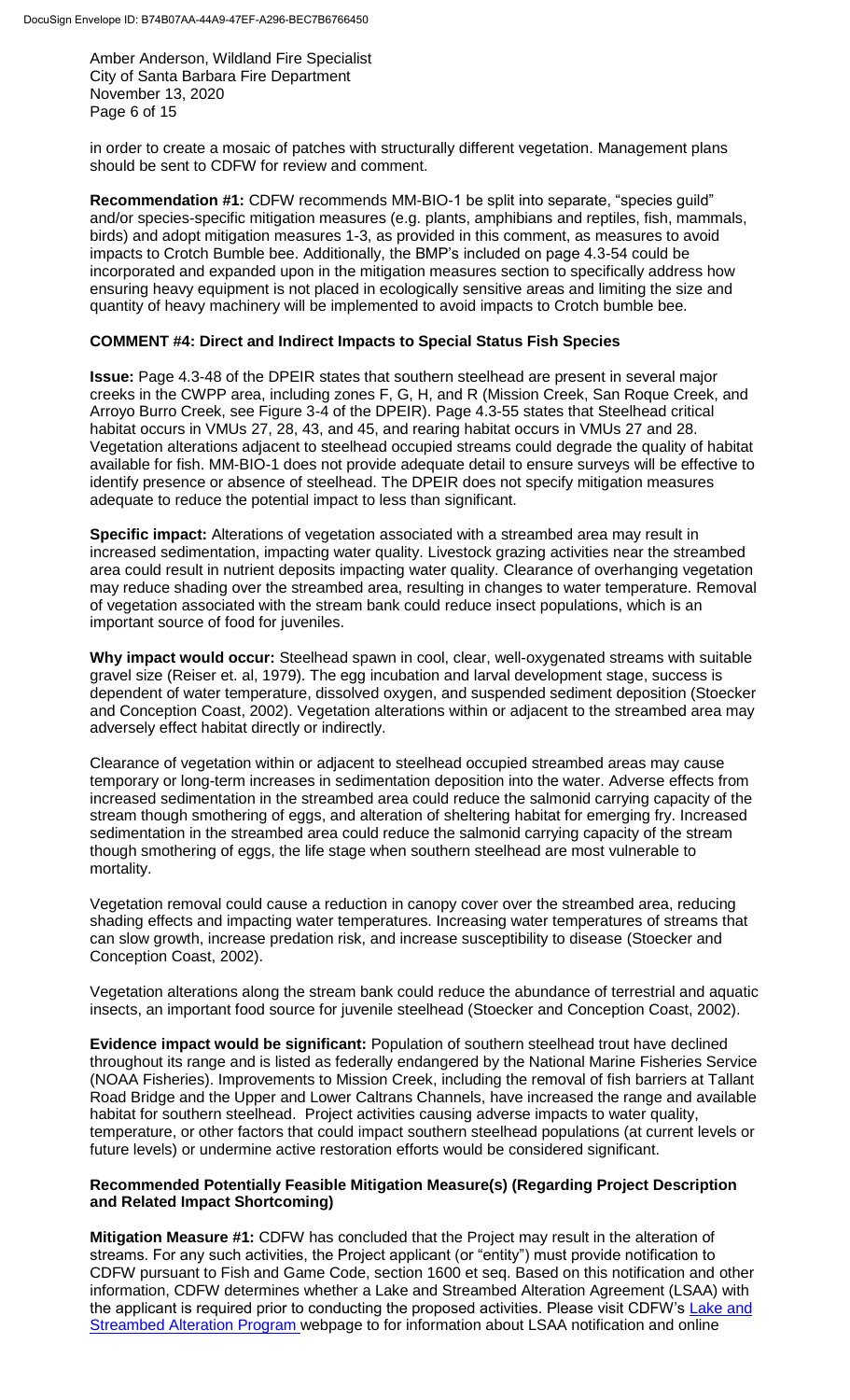Amber Anderson, Wildland Fire Specialist City of Santa Barbara Fire Department November 13, 2020 Page 7 of 15

submittal through the Environmental Permit Information Management System (EPIMS) Permitting Portal (CDFW 2020b).

CDFW's issuance of an LSAA for a Project that is subject to CEQA will require CEQA compliance actions by CDFW as a Responsible Agency. As a Responsible Agency, CDFW may consider the CEQA document from the County for the Project. To minimize additional requirements by CDFW pursuant to Fish and Game Code, section 1600 et seq. and/or under CEQA, the CEQA document should fully identify the potential impacts to the stream or riparian resources and provide adequate avoidance, mitigation, monitoring, and reporting commitments for issuance of the LSA.

Any LSAA permit issued for the Project by CDFW may include additional measures protective of streambeds on and downstream of the Project site. The LSAA may include further erosion and pollution control measures. To compensate for any on-site and off-site impacts to aquatic resources, additional mitigation conditioned in any LSAA may include the following: avoidance of resources, on-site or off-site creation, enhancement or restoration, and/or protection, and management of mitigation lands in perpetuity.

**Mitigation Measure #3:** Adult steelhead are expected to be in the area during periods of high flow (January 1st to March 31st) and smolt are likely to be in the area during periods of receding flows (March 1st to July 31st). No work should occur in or adjacent to the stream during these times unless permitted by National Marine Fisheries Service (NMFS), and consultation with CDFW has occurred. CDFW and the NMFS should be contacted to coordinate additional fish salvage and avoidance measures.

**Mitigation Measure #4:** Precautions to minimize turbidity/siltation may require the placement of silt fencing, coir logs, coir rolls, straw bale dikes, or other siltation barriers so that silt and/or other deleterious materials are not allowed to pass to downstream reaches. Materials composing the silt barrier shall not pose an entanglement risk to fish or wildlife.

**Mitigation Measure #5:** Vegetation that is removed during Project activities should not be stockpiled in or near a stream channel, or in areas where it has the potential to enter a stream channel or drainage. Native vegetation stockpiling may occur in upland and open space areas, where it will not impact native vegetation, and where wildlife can utilize these materials. Non-native vegetation shall be disposed of properly and not stockpiled.

**Mitigation Measure #6:** No vegetation trimming in excess of what is necessary to allow the level of access needed to complete the Project activities to meet the stated objectives of the Project. Native vegetation shall not be trimmed or removed for purposes of aesthetics or recreational access, and work shall only be performed with hand tools.

**Recommendation #1:** CDFW recommends that the measures included in MM-BIO-1 addressing steelhead be split into a standalone mitigation measure(s). The condition(s) should include additional details on survey methodology including seasonal survey windows. CDFW recommends BMP's included on page 4.3-55 be incorporated and expanded upon in the mitigation measures section to specifically address how proposed measures will be implemented to avoid impacts to southern steelhead, other aquatic organisms, and their habitat.

# **COMMENT #5: Direct and Indirect Impacts to Special-Status and Common Bird Species**

**Issue:** The DPEIR states that impacts to nesting special status birds from defensible space creation, activities in vegetation management units, would be cumulatively significant and unavoidable (see page 3.4-53, 58, & 73), however the DPEIR has not exhausted all mitigation possibilities.

**Specific impact:** The DPEIR separates special status bird species into three guilds, tree nesting and roosting raptor guild, riparian guild, and other upland guild birds. Table 1 summarizes the species with potential to occur within the Project area, with habitat suitability specifics included: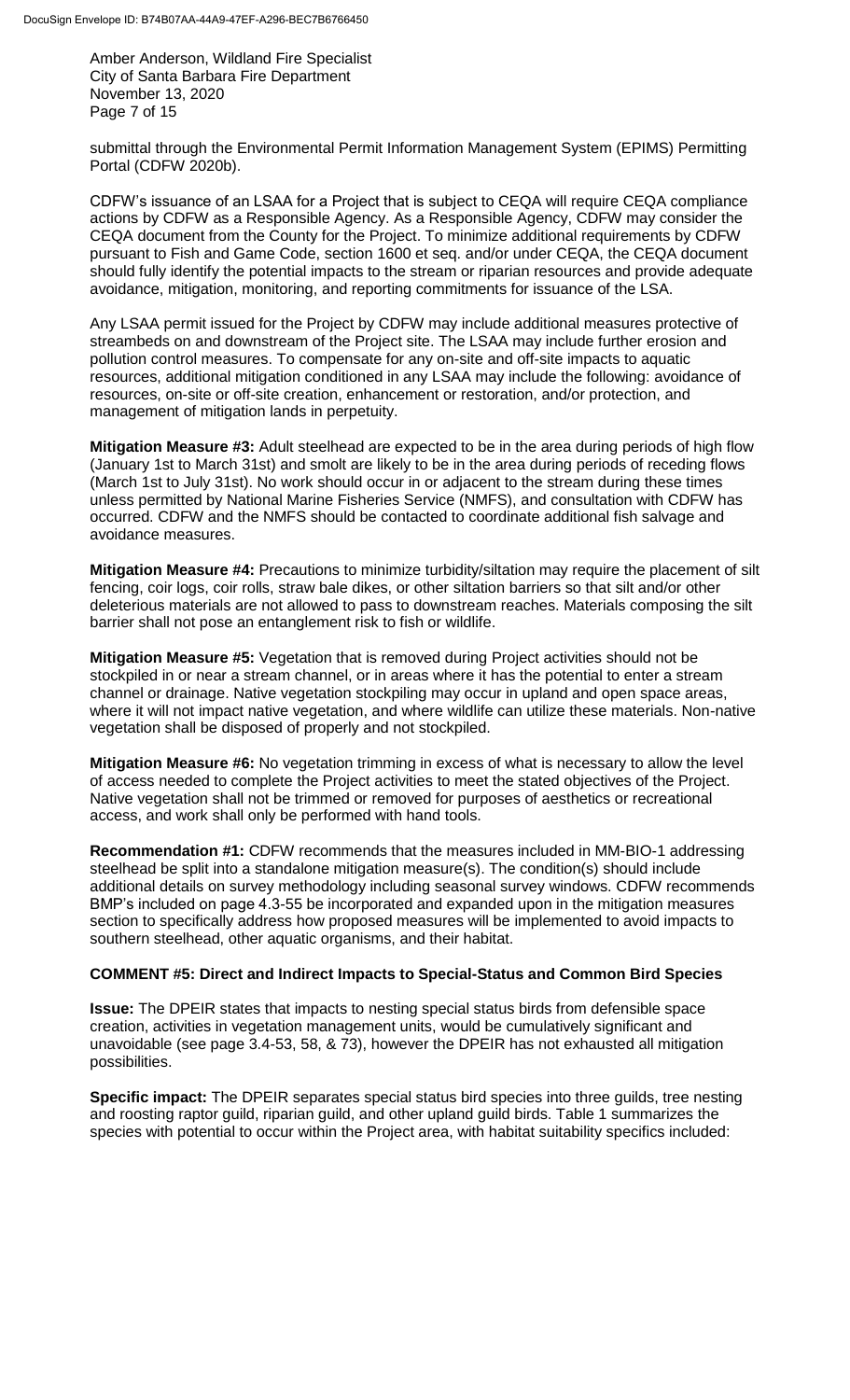Amber Anderson, Wildland Fire Specialist City of Santa Barbara Fire Department November 13, 2020 Page 8 of 15

| Table 1 - Special Status Bird Species with Potential to Occur in the Project Area |                                                  |                                    |               |                                                                                                                                                                                              |
|-----------------------------------------------------------------------------------|--------------------------------------------------|------------------------------------|---------------|----------------------------------------------------------------------------------------------------------------------------------------------------------------------------------------------|
| Guild                                                                             | <b>Common name</b>                               | <b>Species</b>                     | <b>Status</b> | <b>Habitat type, CWPP</b><br>Zone, or CWPP VMU                                                                                                                                               |
| <b>Tree</b><br>nesting and<br>roosting<br>raptor guild                            | Coopers hawk                                     | Acipter<br>cooperii                | <b>SSC</b>    | riparian woodland/creek,<br>southern oak woodland,<br>and eucalyptus<br>woodland,<br>oak woodlands near<br>Elings Park, where<br>suitable foraging habitat<br>occurs                         |
| <b>Tree</b><br>nesting and<br>roosting<br>raptor guild                            | White-tailed kite                                | Elanus<br>leucurus                 | <b>FP</b>     | riparian woodland/creek,<br>southern oak woodland,<br>and eucalyptus<br>woodland, oak<br>woodlands near Elings<br>Park, where suitable<br>foraging habitat occurs                            |
| <b>Tree</b><br>nesting and<br>roosting<br>raptor guild                            | Merlin                                           | Falco<br>columbarius               |               | riparian woodland/creek,<br>southern oak woodland,<br>and eucalyptus<br>woodland                                                                                                             |
| Riparian<br>bird guild                                                            | Yellow warbler                                   | Setophaga<br>petechia              | <b>SSC</b>    | F, G, H, I, and R, and<br>VMU's near creeks in<br>northern and<br>southwestern parts of<br>the CWPP area                                                                                     |
| Riparian<br>bird guild                                                            | Yellow breasted chat                             | <i>Icteria virens</i>              |               | Suitable breeding habitat<br>in $F, G, H, I,$ and $R$<br>(most likely in Arroyo<br>Burrow and zone R),<br>and VMU's near creeks<br>in northern and<br>southwestern parts of<br>the CWPP area |
| Other<br>upland bird<br>guild                                                     | Southern California<br>rufous crowned<br>sparrow | Aimophila<br>ruficeps<br>canescens |               | grassland and open<br>scrub habitats,                                                                                                                                                        |
| Other<br>upland bird<br>guild                                                     | Grasshopper<br>sparrow                           | Ammodramus<br>savannarum           | <b>SSC</b>    | grassland and open<br>scrub habitats,                                                                                                                                                        |
| Other<br>upland bird<br>guild                                                     | <b>Burrowing owl</b>                             | Athene<br>cunicularia              | <b>SSC</b>    | grassland and open<br>scrub habitats,                                                                                                                                                        |
| Other<br>upland bird<br>guild                                                     | California horned<br>lark                        | Eremophila<br>alpestris actia      |               | grassland and open<br>scrub habitats,                                                                                                                                                        |
| Other<br>upland bird<br>guild                                                     | Loggerhead<br>shrike                             | Lanius<br>ludovicianus             | <b>SSC</b>    | grassland and open<br>scrub habitats,                                                                                                                                                        |
| Other<br>upland bird<br>guild                                                     | Olive-sided<br>flycatcher                        | Contopus<br>cooperi                | <b>SSC</b>    | Woodland habitat with<br>mature trees                                                                                                                                                        |

٦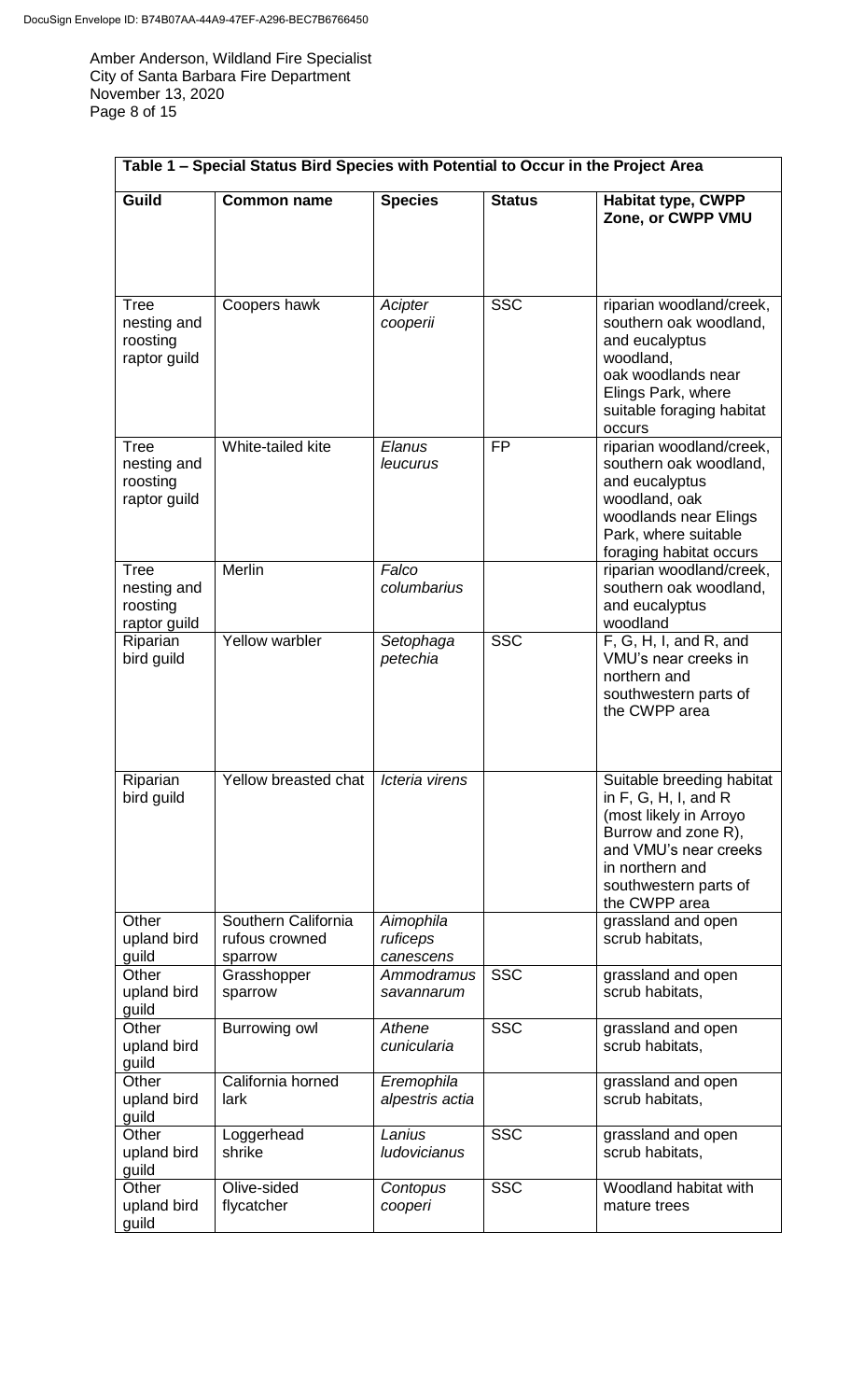Amber Anderson, Wildland Fire Specialist City of Santa Barbara Fire Department November 13, 2020 Page 9 of 15

### Riparian Bird Guild

The DPEIR states that for yellow-breasted chat and yellow warbler, and other species within the riparian bird guild that "*direct habitat impacts to these species would be limited by the relatively low potential for these species to occur*"(see page 4.3-52) and for yellow-breasted chat, yellow warbler, because these species are not known to breed in the proposed HFHA, and because highly suitable habitat is limited, impacts to yellow-breasted chat and yellow warbler from proposed modifications in the HFHA would be less than significant (see page 4.3-51). CDFW considers direct impacts to these special status bird species, if present, to be a significant impact with potential to reduce or eliminate already limited local populations.

#### Other Upland Bird Guild

The DPEIR states that burrowing owls have a small potential to nest in the Project area. Burrowing owls have been known to use highly degraded and marginal habitat where existing burrows or stem pipes are available. Nest and roost burrows of the burrowing owl are most commonly dug by ground squirrels, but they have also been known to use a variety of other species dens or holes (Gervais, et al., 2008). Impacts to burrowing owl (as well as other ground nesting species such as rufous-crowned sparrow, grasshopper sparrow, and California lark) could result from vegetation clearing and other ground disturbing activities. Project disturbance activities may result in crushing or filling of active owl burrows, causing the death or injury of adults, eggs, and young. In addition, the Project will remove burrowing owl foraging habitat by eliminating native vegetation that supports essential rodent, insect, and reptile that are prey for burrowing owl.

Additionally, large scale vegetation management may have significant negative effects on local populations of special status and common species for all guild classifications.

**Why impact would occur:** Impacts may occur due to direct impacts to nests and nesting birds, or adverse impacts to available nesting habitat.

#### Direct impacts to active nests:

MM-BIO-4 allows for Project-related activities to be completed in nesting season, which is between February 1- September 15 for this bioregion (and as early as January 1 for raptors). Animal population samples have a tendency for animal counts to underrepresent the true numbers of animals present in the survey area due to incomplete detectability of cryptic individuals and variable detectability over space and (Williams et al., 2002). Native bird species and their nests are cryptic in nature, and nesting bird surveys may be prone to human error, resulting in potential for take of nests that have gone undetected.

Impacts to ground and underground species (rufous-crowned sparrow, grasshopper sparrow, and California lark and burrowing owl respectively) and their juveniles may be injured or crushed by use of heavy machinery used in VMU areas. If prescribed fire is used, nests and juveniles may be subject to disturbance or mortality.

MM-BIO-4 requires up to a 300-foot buffer for passerine species and up to a 500-foot buffer for raptors. Use of heavy machinery and powered hand tools to complete removal and mastication may cause noise disturbances in which a 300-foot or 500-foot buffer may be inadequate to mitigate from impacts to active nests. Noise has also been shown to reduce the density of nesting birds (Francis et al. 2009) and cause increased stress that results in decreased immune responses (Kight et al., 2011). Anthropogenic noise can disrupt the communication of many wildlife species including frogs, birds, and bats (Sun et al., 2005, Patricelli et al, 2006, Gillam et al.,2007, Slabbekoorn et al., 2008).

#### Impacts to available nesting and foraging habitat:

Vegetation management activities and implementation of defensible space will result in removal of native vegetation, downed logs, and standing dead trees, reducing the available foraging and nesting habitat for special status and common species of birds.

**Evidence impact would be significant:** Migratory nongame native bird species and their nests are protected by international treaty under the Federal Migratory Bird Treaty Act (MBTA) of 1918 (50 C.F.R., § 10.13). Sections 3503, 3503.5, 3011, and 3513 of the California Fish and Game Code prohibit take of all birds and their nests including raptors and other migratory nongame birds (as listed under the Federal MBTA). Many species of special concern are afforded extra protections because they meet the definition for Rare or Endangered under CEQA Guidelines §15125 (c) and/or §15380.

The Project area which supports white-tailed kite, a fully protected species in the State of California and may not be taken or possessed at any time (Fish & Game Code, § 3511). A metadata analysis of avifauna abundance in North America from 1970-2018 suggests a 29% decline in the abundance of avifauna, noting marked declines in special status and common species (Rosenberg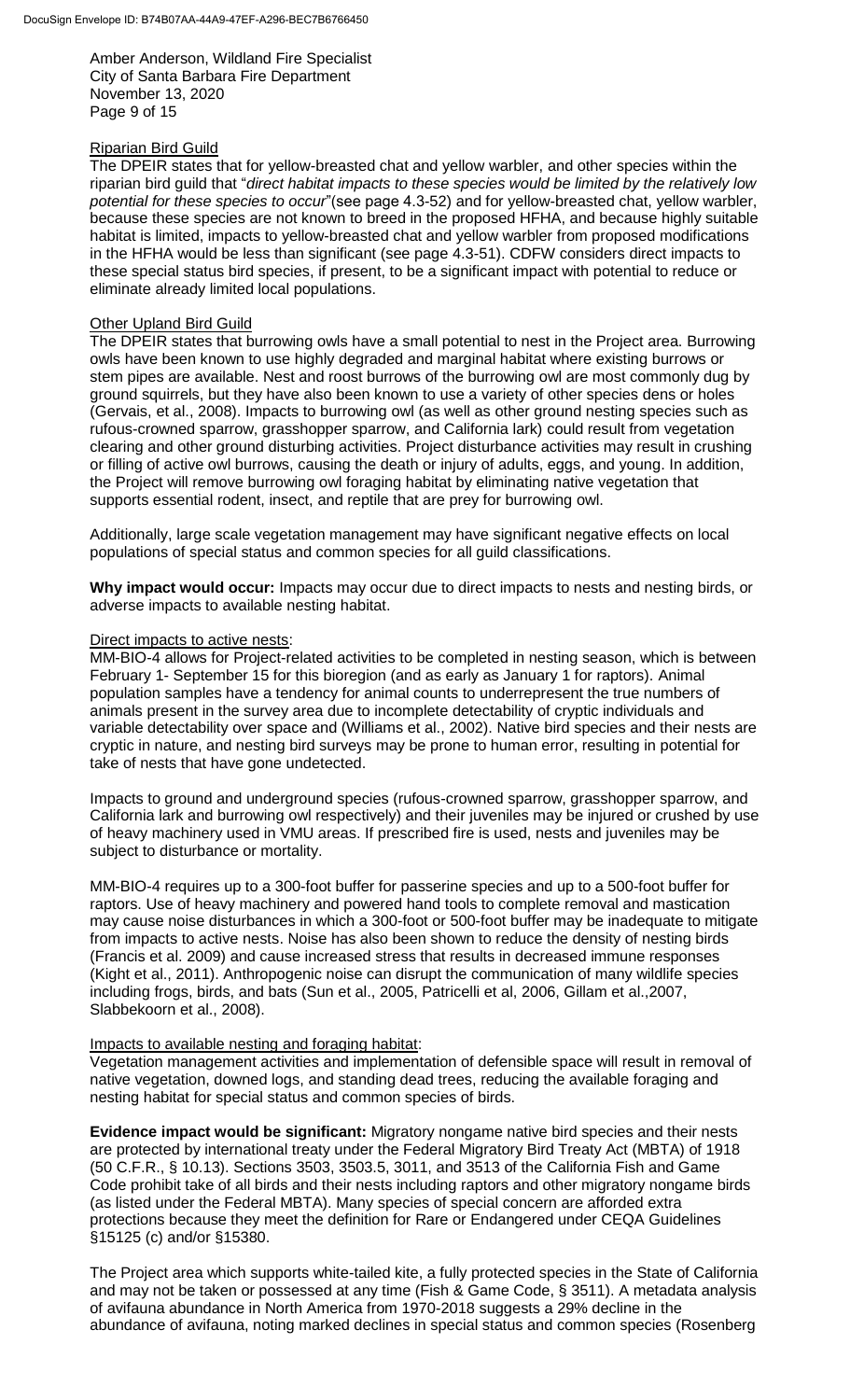Amber Anderson, Wildland Fire Specialist City of Santa Barbara Fire Department November 13, 2020 Page 10 of 15

et al., 2019). Fuel modification activities could lead to the direct mortality of common and sensitive avian species. The loss of occupied habitat could yield a loss of foraging potential, nesting sites, or refugia and would constitute a significant impact absent appropriate mitigation.

### **Recommended Potentially Feasible Mitigation Measure(s) (Regarding Environmental Setting and Related Impact Shortcoming)**

**Mitigation Measure #1:** The SBFD should revise of MM-BIO-4 and the BMP related to Nesting Bird Protection (see page 3-38) to avoid all Project-related vegetation management activities during nesting bird season, which is between February 1 and September 15 for the bioregion of the Project area.

**Mitigation Measure #2:** CDFW recommends that the SBFD identify habitat of similar or greater habitat value at a ratio of no less than 1:1 for common native bird species and 2:1 for if special status bird species are known to inhabit the area prior to initiation of project-level activities. Any mitigation proposed as mitigation lands should be protected in perpetuity with a conservation easement, financial assurance and dedicated to a qualified entity for long-term management and monitoring. Under Government Code section 65967, the lead agency must exercise due diligence in reviewing the qualifications of a governmental entity, special district, or nonprofit organization to effectively manage and steward land, water, or natural resources on mitigation lands it approves.

# **or**

**Mitigation Measure #3:** If the SBFD can demonstrate why it is not feasible for specific vegetation management activities to be conducted outside of nesting bird season, CDFW recommends the SBFD specify that nesting bird surveys will be conducted by a designated biologist no more than 5 days prior to initiation of vegetation removal (when weather conditions are conducive to bird activity and visual detection). The designated biologist should document the presence of any bird species utilizing the project-level Project sites. The survey area should cover habitat that will be directly affected, plus up to a 300-foot buffer for non-special-status birds and up to a 500-foot buffer for raptors and other special status species. If the project is in a relatively remote area, the access road leading to/from the project-level Project site, the designated biologist should survey vegetation that overlaps the roadway, plus a 100-foot buffer.

If species specific protocol surveys are available, those should be used in lieu of the survey methodology above. To reduce impacts to burrowing owl, CDFW recommends that the Project adhere to CDFW's March 7, 2012, *Staff Report on Burrowing Owl Mitigation*. All survey efforts should be conducted prior to any Project activities that could result in habitat disturbance to soil, vegetation or other sheltering habitat for burrowing owl.

**Mitigation Measure #4:** CDFW recommends that the designated biologist document the presence of and species found to be used to incorporate species specific mitigation measures with specific performance criteria, that appropriately offset detrimental impacts to into the site-specific plan. Site specific measures should include designating a minimum 300-foot minimum avoidance buffers for all non-special status passerine birds and 500-foot minimum avoidance buffer for all special status passerine and raptor species until the nest becomes inactive or the young have fledged and will no longer be impacted by the Project.

**Mitigation Measure #5:** CDFW recommends that the SBFD identify replacement habitat of similar or greater habitat value to the species present at the project-level Project site at a ratio of no less than 2:1 for common native bird species and 3:1 for special status bird species prior to initiation of project-level activities. Any mitigation proposed as mitigation lands should be protected in perpetuity with a conservation easement, financial assurance and dedicated to a qualified entity for long-term management and monitoring. Under Government Code section 65967, the lead agency must exercise due diligence in reviewing the qualifications of a governmental entity, special district, or nonprofit organization to effectively manage and steward land, water, or natural resources on mitigation lands it approves.

**Recommendation #1:** CDFW recommends the SBFD separate MM-BIO-1 into category specific mitigation measures and adopt Mitigation Measures 1-5 of this comment as measures to reduce impacts to special-status and common bird species.

# **COMMENT #6: Impacts to Natural Communities and Sensitive Natural Communities**

**Issue:** The DPEIR uses 2011 GIS data from the City of Santa Barbara to map generalized vegetative communities across the Project area. The communities mapped include coastal bluff, chaparral, coastal strand/beach, California annual grassland, Coastal perennial grassland, California annual grassland, coastal perennial grassland, riparian woodland, coastal sage scrub,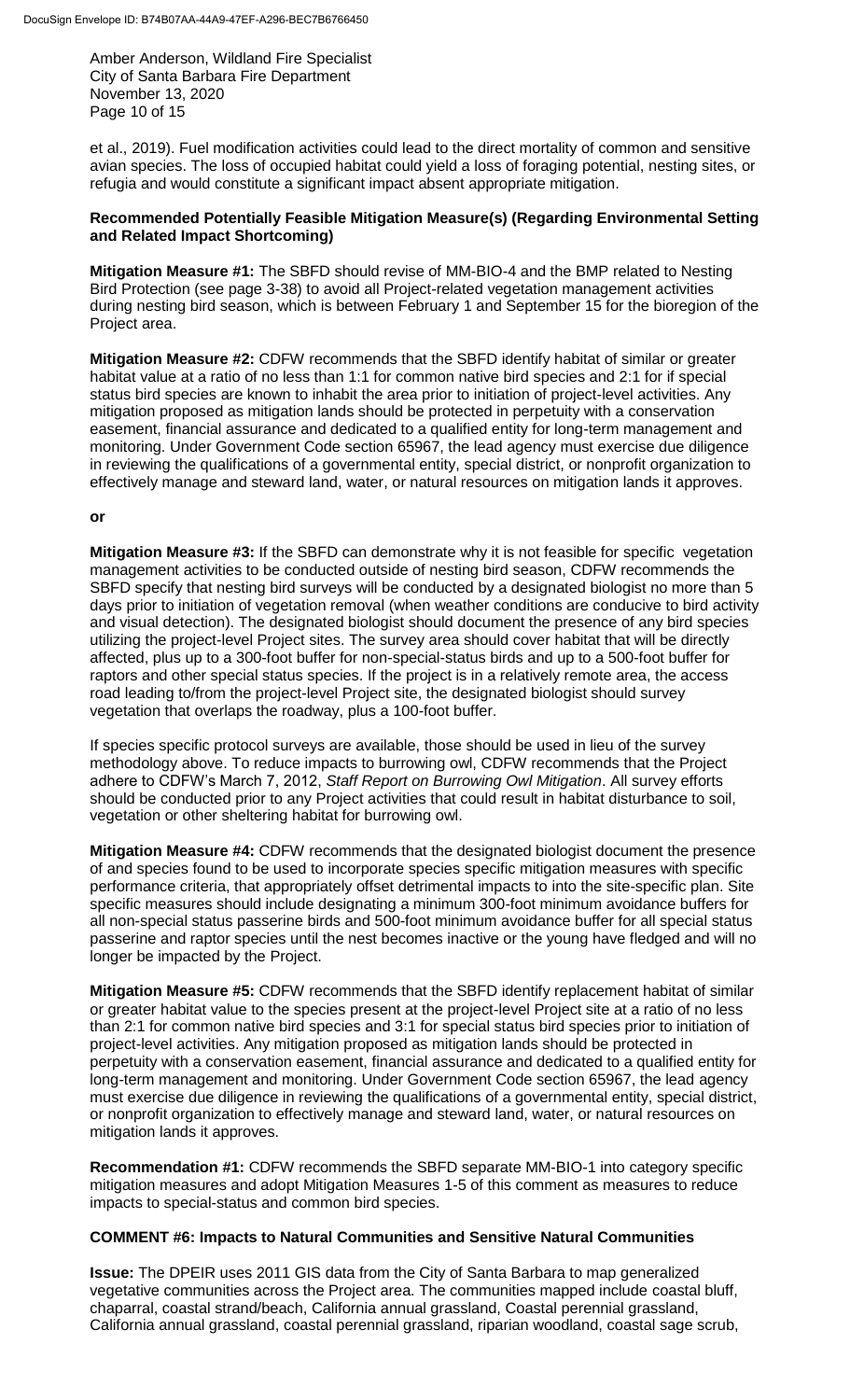Amber Anderson, Wildland Fire Specialist City of Santa Barbara Fire Department November 13, 2020 Page 11 of 15

and southern oak woodland. Table 4.3-7 and Table 4.3-9, included on page 4.3-60 and 43-64 through 4.3-65, notes that within each generalized vegetation classification listed, there may be sensitive natural communities that consist of vegetative alliances and/or associations that are considered rare or unique that are included in HFHA or VMU's. CDFW is concerned that vegetation alteration activities, which have expanded in scope with the current edition of the CWPP, may result in degradation or type conversion of natural communities and sensitive natural communities.

**Specific impact:** Disturbance can play a large role in influencing invasion of non-native and invasive species (Keeley, et al., 2005). In a case study of recently burned coastal sage scrub and chaparral communities in southern California, woody canopy closure and alien seed banks were found to directly influence the dominance of non-native species after 5 years of recovery (Keeley, et al., 2005). Changing the frequency of disturbance to chaparral or coastal sage scrub vegetative communities with regular vegetation management activities may alter selection regime, making conditions favorable for nonnative or invasive species. **Why impact would occur:** 

#### Coastal Sage Scrub:

Coastal sage scrub communities are the most widespread within the greater Project area, with 231.3 acres of coastal sage scrub in proposed VMU units. The average historical fire return interval for southern California coastal sage scrub communities (*Artemisia californica* alliance) is between 72-120 years (Fire Effects Information Systems, USDA, 2012). Case studies measuring the recovery response to disturbances suggest that reduced recovery time has contributed to the spread of invasive species in coastal sage scrub environments including *Artemisia californica* dominant alliances (Malanson et al., 1985, Keeley et al., 2012, Diffendorfer et al., 2002).

# Chaparral:

The DPEIR states that "*the proposed VMUs support approximately 32.8 acres of chaparral, most of which (26.9 acres) occurs in Unit 28, in the northeastern extreme of the proposed CWPP area (Table 4.3-9). As Unit 28 is within the existing HFHA, significant parts of it are already subject to defensible space requirements*". The DPEIR also states that there is a possibility for sensitive natural communities to be present (presence/absence will be evaluated for project-level Project documentation).

Chaparral species have adapted a variety of methods for postfire regeneration, including postfire reseeders and postfire resprouters. In obligate reseeders such as Ceanothus species (often a keystone genus in chaparral habitats), mature plants are killed by fire and the seed bank is activated by the heat from fire activity, resulting new individuals sprouting. For many chapparal species, long fire free periods are required for many species to properly regenerate. When keystone, obligate seeders suffer closely spaced fires, their populations may be replaced with resprouter-dominated chaparral, resulting in a loss in species and structural diversity of the habitat (Zedler et al., 1983).

Resprouting vegetation may still be negatively impacted by decreasing fire return intervals. The average historical fire return interval for chamise California chaparral communities (*Adenostoma fasciculatum* alliance) is between 33-120 years (Fire Effects Information Systems, USDA, 2018). Case studies measuring the response to shortened intervals in chamise California chaparral communities have marked significant changes in density and composition (Zedler et al., 1983).

**Evidence impact would be significant:** Habitat loss and invasive plant invasions are a leading causes of native biodiversity loss. Removal of vegetation could result in direct loss of habitat supporting common and special status species who depend on that vegetation for nesting and foraging. Fuel modification activities may contribute to increases in both population numbers and distribution of invasive plant species. Invasive plant species spread quickly and can displace native plants, prevent native plant growth, and reduce native plant species diversity. The creation of new fire breaks or fuel modifications zones serve as conduits for the introduction of nonnative and invasive plant species into adjacent, previously undisturbed areas (Zink et al., 1995). Unintended introduction of invasive plant species as a result of this Project could cause habitat degradation within and adjacent to the Project site, impacting the common and special status species who depend on the vegetation as nesting and foraging habitat.

The Project is increasing the scope of defensible space modification in HFHA's from 4,776.78 acres to 5,323.96 acres (see Table 3-2), increasing the scope of operations by 547.18 acres. The Project is increasing the vegetation management units from 1,201.68 acres to 1876.59 acres (See Table 3-7), increasing the scope of operations by 674.91 acres. The net increase of managed land is 1,222.09 acres. Within those areas, coastal sage scrub composes of 223 acres of VMU's and 41.5 acres of HFHA's subject to fuel modification zones. Chaparral composes 32.8 acres of VMU's. Widespread vegetation management, which increases the frequency of disturbance to a level outside natural fire return intervals and alters the selective regime for native species could lead to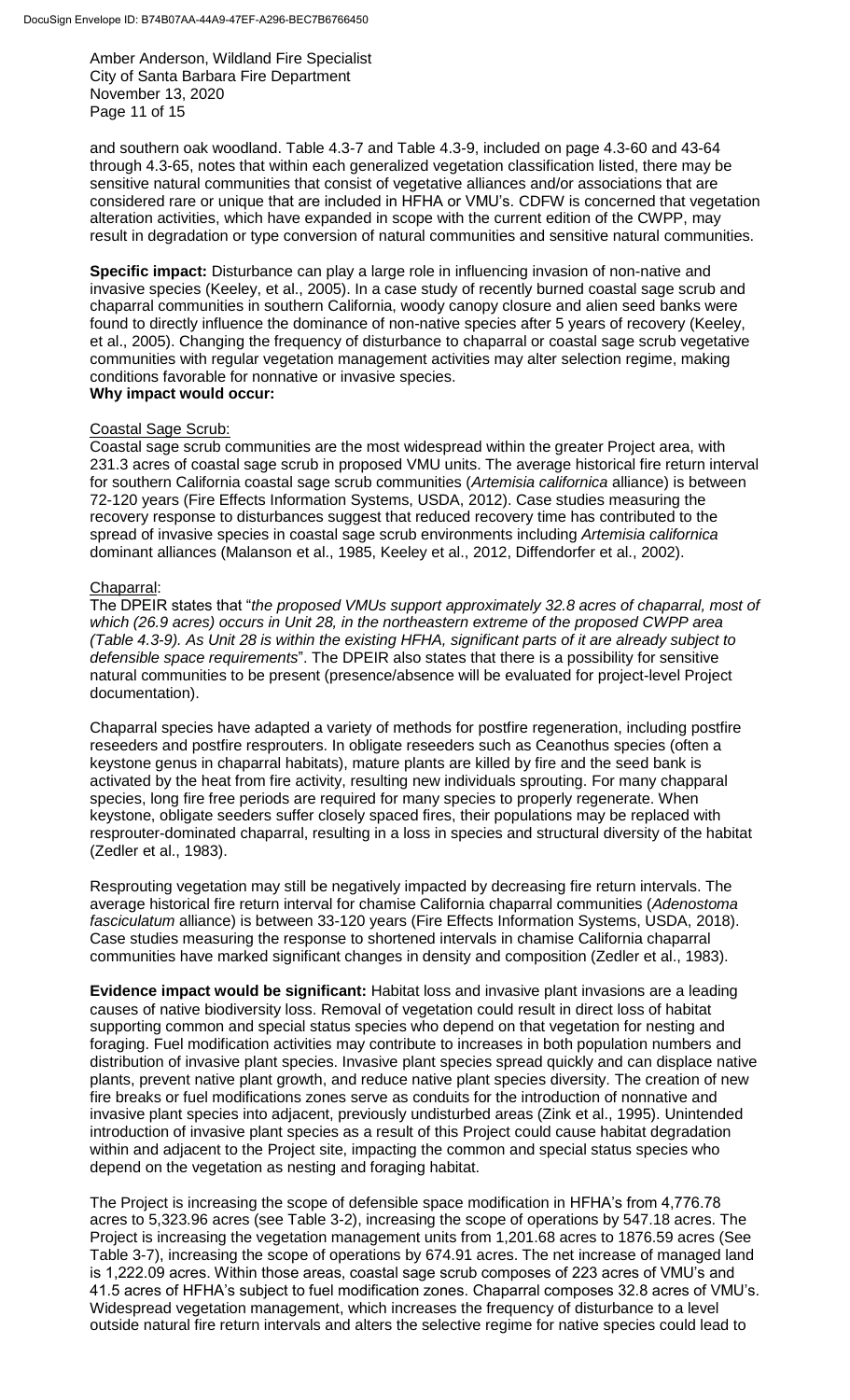Amber Anderson, Wildland Fire Specialist City of Santa Barbara Fire Department November 13, 2020 Page 12 of 15

widespread habitat degradation, of both sensitive and common natural communities, that would be significant.

### **Recommended Potentially Feasible Mitigation Measure(s) (Regarding Environmental Setting and Related Impact Shortcoming)**

**Mitigation Measure #1:** A specific vegetative management plan should be created, considering factors such as, existing vegetation communities using the Manual of California Vegetation or association-based classification to determine the rarity of the ranking (S1-S3), time since previous treatment, existing shrub canopy cover, distance from non-native species, prevalence of nonnative species in and adjacent to the Project area, species specific regeneration methods, and presence or absence of special status species. Risk for negative impacts to existing habitat should be carefully considered prior to site-specific project initiation. Where invasive species like Mediterranean annual grasses and forbs are present near proposed treatments, CDFW recommends treatments in intact habitats adjoining areas supporting these species be minimized. CDFW recommends post-treatment follow-up monitoring at years 1, 5, and 10, to identify and address changed conditions stemming from fuel modifications. An adaptive management plan should be developed and funded to effectively control and remove noxious and problematic weeds in post treatment years.

**Mitigation Measure #2:** To minimize potentially significant impacts from invasive plant introduction or type conversion, CDFW recommends scheduling repeat maintenance activities based on species specific fire regime adaptations. The United States Forest Service has created the Fire Effects Information System (FEIS), which is a database with useful information on native species fire regime and other species information to help inform management best practices. The FEIS can be reached at: [https://www.feis-crs.org/feis/faces/SearchByOther.xhtml.](https://www.feis-crs.org/feis/faces/SearchByOther.xhtml)

**Mitigation Measure #3:** If avoidance is not possible, CDFW recommends that impacts to sensitive natural communities be offset by no less than a 5:1 mitigation ratio (or higher depending on community rarity ranking) of preserved land of similar habitat in a condition of equal or higher value. If the SBFD can demonstrate why vegetation management activities must be conducted more frequently than is necessary to maintain natural patterns of disturbance frequency (see Mitigation Measure #2), offsite mitigation at a ratio of no less than 2:1 should be identified and secured prior to initiation of site-specific projects.

If part of mitigation includes site enhancement or restoration, CDFW recommends any revegetation plan proposed for mitigation for special status plant communities be submitted to CDFW for review and comment. The mitigation for unavoidable impacts to sensitive natural communities should strive to develop a more superior habitat quality and quantity than that which was impacted by any anthropogenic modifications to offset the temporal loss of several growing seasons that would likely occur while achieving any revegetation success criteria. This should include higher mitigation ratios of areas occupied by targeted special status plant communities and increased level of protection of revegetated areas to prohibit human-caused degradation.

All lands counting toward avoidance and preservation in the DEIR should be placed under a conservation easement with an appropriate non-wasting endowment for management in perpetuity. All revegetation/restoration areas that will serve as mitigation should include preparation of a separate restoration plan, to be approved by USFWS and CDFW prior to any ground disturbance. The restoration plan should include restoration and monitoring methods; annual success criteria; contingency actions should success criteria not be met; long-term management and maintenance goals; and, a funding mechanism to assure for in perpetuity management and reporting. Areas proposed as mitigation should have a recorded conservation easement and be dedicated to an entity which has been approved to hold/manage lands (AB 1094; Government Code, §§65965- 65968).

Mitigation should not substitute for implementation of an alternative that would completely avoid impacts to very sensitive habitats. Completely avoiding impacts to very sensitive habitats would significantly reduce adverse impacts of any development on these sensitive habitats.

**Recommendation #1:** CDFW recommends the SBFD separate MM-BIO-1 into category specific mitigation measures, including a measure(s) to evaluate any site-specific project plan for specific vegetative alliances and adopt Mitigation Measures 1-3 of this comment as measures to reduce impacts to natural communities and sensitive natural communities.

# **Editorial Comments and/or Suggestions**

**Comment #7:** Section 3.4 under the Fish Guild subheading on page 4.3-55 states that "*Avoidance measures noted in Appendix E and Section 3 would be specifically identified in the Work Plan.*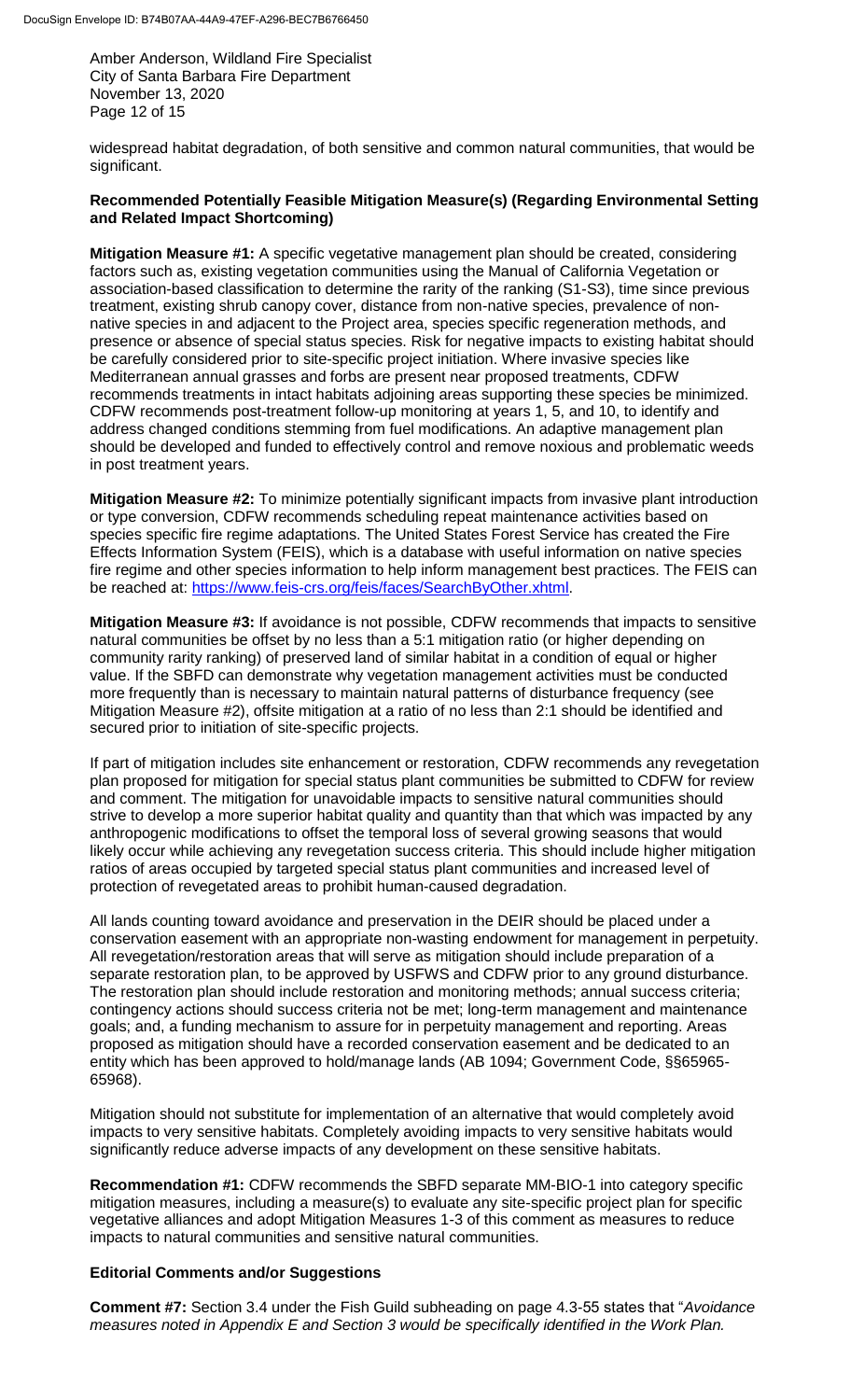Amber Anderson, Wildland Fire Specialist City of Santa Barbara Fire Department November 13, 2020 Page 13 of 15

*Section 3 of Appendix E further states that entry into streambeds shall not be authorized, and that treatment within 25 feet of the top of the bank shall be limited to easily accessible dead brush, which may only be conducted if the work will not damage the bank structure."*, however, MM-BIO-2 is contradictory to this statement, setting guidelines for working within the creek or 25 foot buffer area. CDFW requests the SBFD clarify if Project activities will require entry to the streambed area. If Project-related activities are planned within a streambed area, consistent with MM-BIO-5, CDFW would require a Lake and Streambed Alteration notification be submitted.

**Comment #8:** The DPEIR states that the current vegetation management activities within and near stream channels are conducted with an existing 2015 LSAA (Agreement number not provided). A standard LSAA has an expiration date of 5 years. CDFW requests that the SBFD consult with CDFW to ensure the LSAA has not expired and/or is not in need of an extension, and to confirm that the actions described in the CWPP are consistent with the covered activities of the LSAA. CDFW recommends the SBFD initiate consultation prior to issuance of the Final PEIR, and that resolutions made between the two parties can be incorporated into the document.

# **ENVIRONMENTAL DATA**

CEQA requires that information developed in environmental impact reports and negative declarations be incorporated into a database which may be used to make subsequent or supplemental environmental determinations. (Pub. Resources Code, § 21003, subd. (e).) Accordingly, please report any special status species and natural communities detected during Project surveys to the California Natural Diversity Database (CNDDB). The CNNDB field survey form can be found at the following link:

[http://www.dfg.ca.gov/biogeodata/cnddb/pdfs/CNDDB\\_FieldSurveyForm.pdf.](http://www.dfg.ca.gov/biogeodata/cnddb/pdfs/CNDDB_FieldSurveyForm.pdf) The completed form can be mailed electronically to CNDDB at the following email address: [CNDDB@wildlife.ca.gov.](mailto:cnddb@dfg.ca.gov) The types of information reported to CNDDB can be found at the following link: [http://www.dfg.ca.gov/biogeodata/cnddb/plants\\_and\\_animals.asp.](http://www.dfg.ca.gov/biogeodata/cnddb/plants_and_animals.asp)

# **FILING FEES**

The Project, as proposed, would have an impact on fish and/or wildlife, and assessment of filing fees is necessary. Fees are payable upon filing of the Notice of Determination by the Lead Agency and serve to help defray the cost of environmental review by CDFW. Payment of the fee is required in order for the underlying project approval to be operative, vested, and final. (Cal. Code Regs, tit. 14, § 753.5; Fish & G. Code, § 711.4; Pub. Resources Code, § 21089.)

# **CONCLUSION**

CDFW appreciates the opportunity to comment on the DPEIR to assist the SBFD in identifying and mitigating Project impacts on biological resources.

Questions regarding this letter or further coordination should be directed to Audrey Kelly, Environmental Scientist at (805) 861-8475 or **Audrey.Kelly@wildlife.ca.gov.** 

Sincerely,<br>
Pocusigned by: Erinn Wilson-Olgin

-B6E58CFE24724F5. Erinn Wilson-Olgin Environmental Programs Manager I

Ec: California Department of Fish and Wildlife – South Coast Region

Steve Gibson, Senior Environmental Scientist (Supervisory) [Steve.Gibson@wildlife.ca.gov](mailto:Steve.Gibson@wildlife.ca.gov)

Audrey Kelly, Environmental Scientist [Audrey.Kelly@wildlife.ca.gov](mailto:Audrey.Kelly@wildlife.ca.gov)

Kelly Schmoker, Senior Environmental Scientist (Specialist) [Kelly.Schmoker@wildlife.ca.gov](mailto:Kelly.Schmoker@wildlife.ca.gov)

Jennifer Ludovissy, Staff Services Analyst [Jennifer.Ludovissy@wildlife.ca.gov](mailto:Jennifer.Ludovissy@wildlife.ca.gov)

Office of Planning and Research, State Clearinghouse – Sacramento [State.Clearinghouse@opr.ca.gov](mailto:State.Clearinghouse@opr.ca.gov)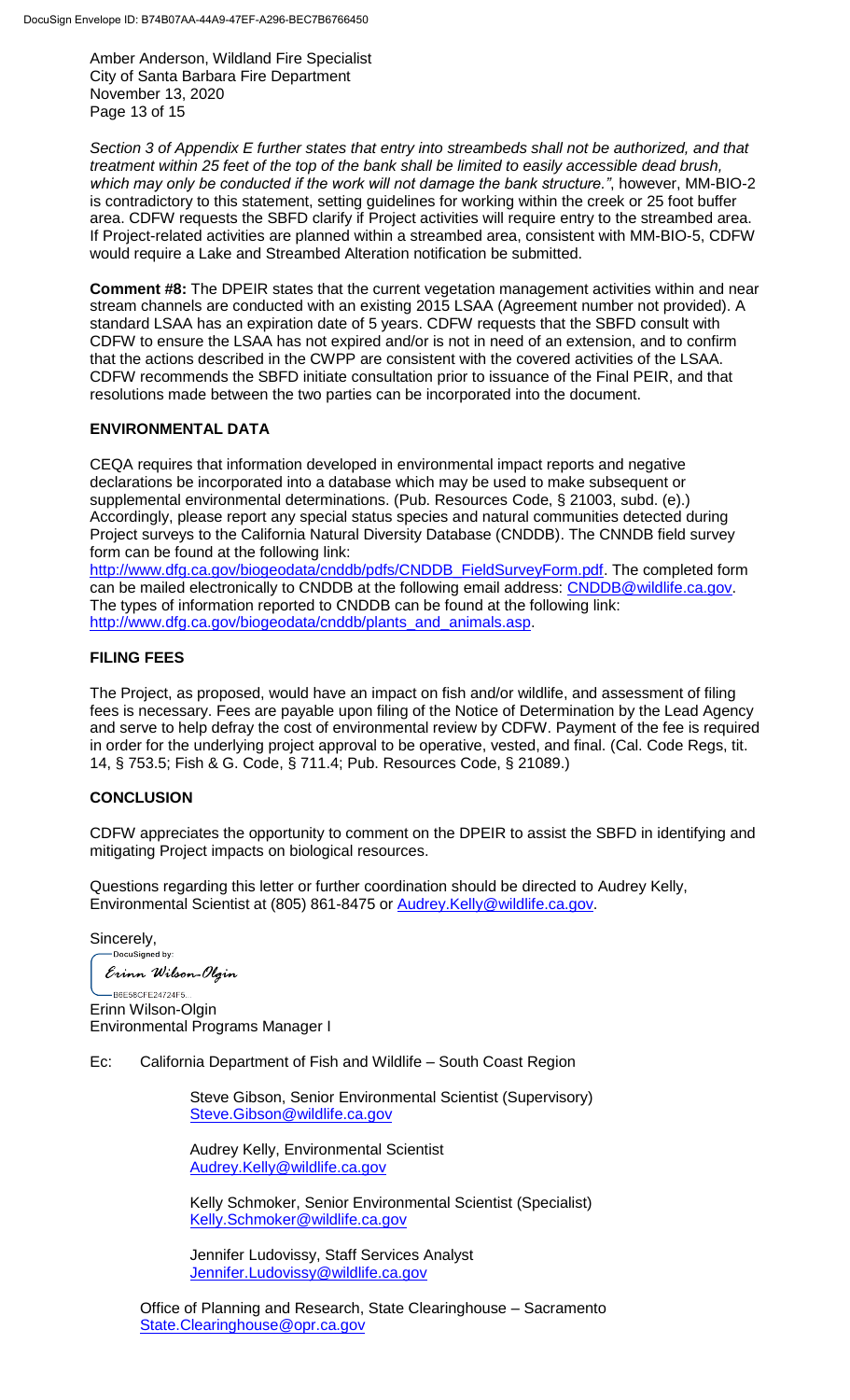Amber Anderson, Wildland Fire Specialist City of Santa Barbara Fire Department November 13, 2020 Page 14 of 15

#### **REFERENCES**

- Kight, C. R., and J. P. Swaddle. 2011. How and why environmental noise impacts animals: An integrative, mechanistic review. Ecology Letters 14:1052–1061.
- Diffendorfer, J. E., Chapman, R. E., Duggan J. M., Fleming G. M, Mitrovitch, M., Rahn, M. E., and Del Rosario, R., 2002. Coastal Sage Scrub response to disturbance. A literature review and annotated bibliography review. Department of Biology Department of Biology San Diego State University San Diego State University 5500 Campanile Drive 5500 Campanile Drive San Diego, CA 92182.
- Gillam, E. H., and G. F. McCracken. 2007. Variability in the echolocation of Tadarida brasiliensis: effects of geography and local acoustic environment. Animal Behaviour 74:277–286.
- Gervais, J.A., Rosenberg, D.K., and Comrack, L.A. Burrowing Owl (Athene cunicularia). Shuford, W.D., and Gardali, T., editors. 2008. California Bird Species of Special Concern: A ranked assessment of species, subspecies, and distinct populations of birds of immediate conservation concern in California. Studies of Western Birds 1. Western Field Ornithologists, Camarillo, California, and California Department of Fish and Game, Sacramento.
- Giessow, J. H. 1997. Effects of fire frequency and proximity to firebreak on the distribution and abundance of non-native herbs in coastal sage scrub. Master of Science. San Diego State University, San Diego.
- Keeley, J.E., Brennan, T.J. Fire-driven alien invasion in a fire-adapted ecosystem. Oecologia 169, 1043–1052 (2012).
- Keeley, J.E., Baer-Keeley M., Fotheringham, C. J. 2005. Alien plant dynamics following fire in Mediterranean-climate California shrublands. Ecological Applications, 15(6), 2005, pp. 2109–2125
- Kight, C. R., and J. P. Swaddle. 2011. How and why environmental noise impacts animals: An integrative, mechanistic review. Ecology Letters 14:1052–1061.
- Malanson, G. 1985. Fire Management in Coastal Sage-scrub, Southern California, USA. Conservation, 12(2), 141-146.
- Patricelli, G., and J. J. L. Blickley. 2006. Avian communication in urban noise: causes and consequences of vocal adjustment. Auk 123:639–649.
- Reiser, D. W., and T.C. Bjornn. 1979. Habitat requirements of anadromous salmonids. 54pp. in W.R. Meehan, ed. Influence of Forest and Range Management on Anadromous Fish Habitat in Western North America. Pacific N.W. Forest and Range Exp. Sta. USDA FOR. Serv., Portland. Gen. Tech. Rep. PNW-96.
- Rosenberg, K.V., Dokter, A.M., Blancher, P.J., Smith, S.C., SMITH, P.A., Stanton, J.C., Panjabi, A., Helft, L., Parr, M., and Marra, P.P., 2019. "Decline of the North American Avifauna." Science, American Association for the Advancement of Science.
- Slabbekoorn, H., and E. A. P. Ripmeester. 2008. Birdsong and anthropogenic noise: Implications and applications for conservation. Molecular Ecology 17:72–83.
- Stoecker, M.W., and Conception Coast Project. 2002. Steelhead Assessment and Recovery Opportunities in Southern Santa Barbara County, California. 3887 State Street Suite 24 Santa Barbara, Ca 93105.
- Sun, J. W. C., and Narins, P. M., 2005. Anthropogenic sounds differentially affect amphibian call rate. Biological Conservation 121:419–427.
- U.S. Department of Agriculture, Forest Service, Missoula Fire Sciences Laboratory. 2012. Information from LANDFIRE on fire regimes of coastal sage scrub communities. In: Fire Effects Information System, [Online]. U.S. Department of Agriculture, Forest Service, Rocky Mountain Research Station, Missoula Fire Sciences Laboratory (Producer).
- USDA, Forest Service, Missoula Fire Sciences Laboratory. 2018. Fire regimes of California chaparral communities: Information from the Pacific Southwest Research Station and LANDFIRE. In: Fire Effects Information System, [Online]. U.S. Department of Agriculture,